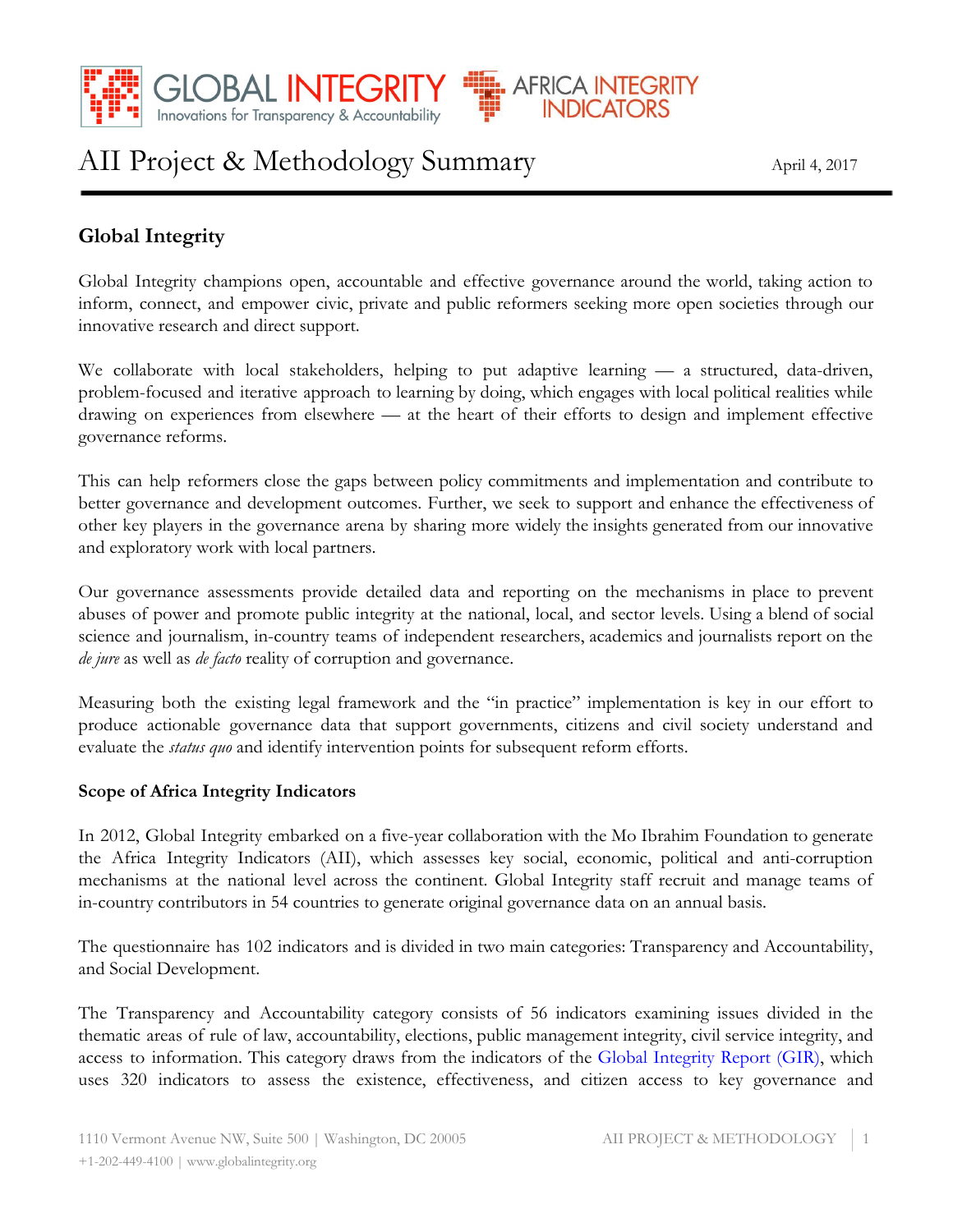



anti-corruption mechanisms in countries across the globe. The indicators look into transparency of the public procurement process, media freedom, asset disclosure requirements, independence of the judiciary, and conflict of interest laws, among others. They take into account both existing legal measures on the books and *de facto* realities of implementation in each country.

The Social Development category consists of 46 indicators about gender, rights, welfare, rural sector, business environment, health and education. It is important to note that this cateogry of the questionnaire was designed to feed into the Ibrahim Index of African [Governance](http://www.moibrahimfoundation.org/iiag/) (IIAG) in areas not covered by the secondary data sources it utilizes. Therefore, it does not attempt to be a comprehensive assessment by itself. The 46 indicators included there were selected based on areas in which the IIAG required more in practice data to substantiate its assessment.

Because the Social Development portion of the questionnaire only includes a small number of questions per each topic area, Global Integrity only provides the scores per each individual indicator and won't provide category or subcategory scores. For example, there are only six questions about health and education and users can access the score for each of those two indicators, but they won't find an overall health and education score or an overall Social Development score.

#### **Periods of Study**

The period of study for each cycle is 12 months and the first research round (pilot) took place between June 2011 and September 2012 (termed 2013 on the website). An improved version of the indicators was used in the second round between September 2012 and September 2013 (2014), and the third round between September 2013 and September 2014 (2015). The 2016 data covers the period from September 2014 to September 2015 and the latest round of research (2017), covers a study period from September 2015 to September 2016.

## **Country Selection**

The Africa Integrity Indicators project covers all 54 African countries. The pilot phase (2012) covered 50 out of the 54 African countries, excluding the Republic of Congo, Guinea-Bissau, Niger and Lesotho. Beginning with the 2013 research, all African countries are covered.

# **Evidence-based Expert Assessment Methodology**

Global Integrity's evidence-based expert assessments require researchers (typically journalists, academics or civil society experts) to compile and document evidence to inform and support their score choices for each of the indicators. Rather than relying on experiences or pre-existing perceptions by experts, the strength of Global Integrity's methodology is that it requires a variety of sources of information to be reviewed and documented (including legal and scholarly reviews, interviews with experts, and reviews of media stories) to substantiate the score choice.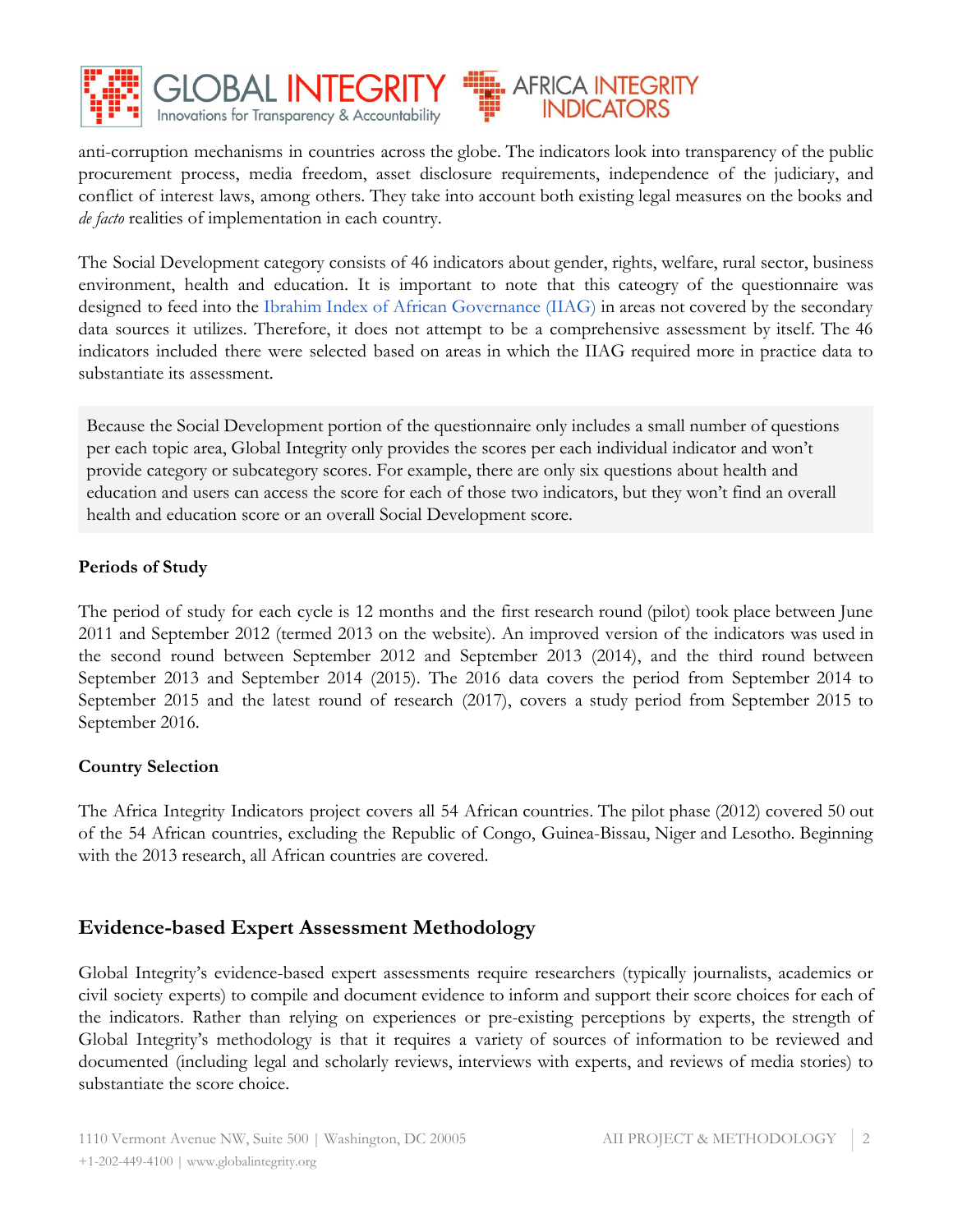

Personality, language, and culture can all affect the interpretation of a particular indicator and the score assigned to it. To minimize this effect and to maximize inter-coder reliability, Global Integrity provides researchers and peer reviewers with scoring criteria for every single indicator. The scoring criteria anchor each indicator to a set of predefined criteria. In essence, the scoring criteria guide the researcher and the peer reviewer by suggesting, "If you see X on the ground, score this indicator in the following way."

For "in law" indicators, scoring criteria are provided for "Yes (100)" "Mixed (50)"and "No (0)" responses. For "in practice" indicators, scoring criteria are provided for 100, 50 and 0 – the researchers also have the option to score 75 or 25, whenever the higher or lower defined criteria don't accurately represent the research's findings and/or when specifc context-relevant interpretations of the data warrant a nuance in the scoring.

Researchers must provide a fact-based rationale to substantiate the score chosen for each indicator. They must also provide at least three references to substantiate their rationale. Evidence can take on the form of interviews conducted with knowledgeable domain experts, a website link to information provided by government or civil society, a relevant report produced within the period of study, published news articles, or a widely acknowledged and regularly-read blog produced by a subject matter expert.

In the case of *de jure* indicators, the laws or regulations and a reference to relevant articles or legislative/regulatory sections serve as evidence. In some cases, more than just one law is needed as a valid reference, and in those cases any number of laws or other aspects of the legal framework (including court decisions) may serve as evidence.

Each indicator is presented for the user with three elements - score, explanatory comment, and sources. These components mean that a given scorecard contains a wealth of information. Scores allow for comparisons across countries, while sources and comments provide a unique window into the realities of regulation and enforcement in each country.

A lead in-country researcher conducts the initial field research (including legal research, desk research, and interviews) and scores the indicators. Global Integrity staff rigorously verify sources and perform fact checking and quality control together with the researcher prior to declaring the research as final. After completion of the draft research, the indicators follow a double-blind peer review process, in which a peer reviewer (a similarly qualified in-country domain expert) carefully scrutinizes and amends, supplements and enhances the research. The scorecard is also reviewed by functional reviewers, who focus on indicator topics, such as rural sector, welfare, gender, labour, education, infrastructure, human rights and others.

The double-blind nature of the peer review process guarantees feedback free of considerations associated with who collected the data and scored the indicators, and to avoid a peer-influenced consensus. Until the public release of the indicators, the researchers and peer reviewers are unaware of the identities of other members of the country team. Peer review comments on all reporting are published transparently alongside the original data, offering reads an alternative perspective on the indicators.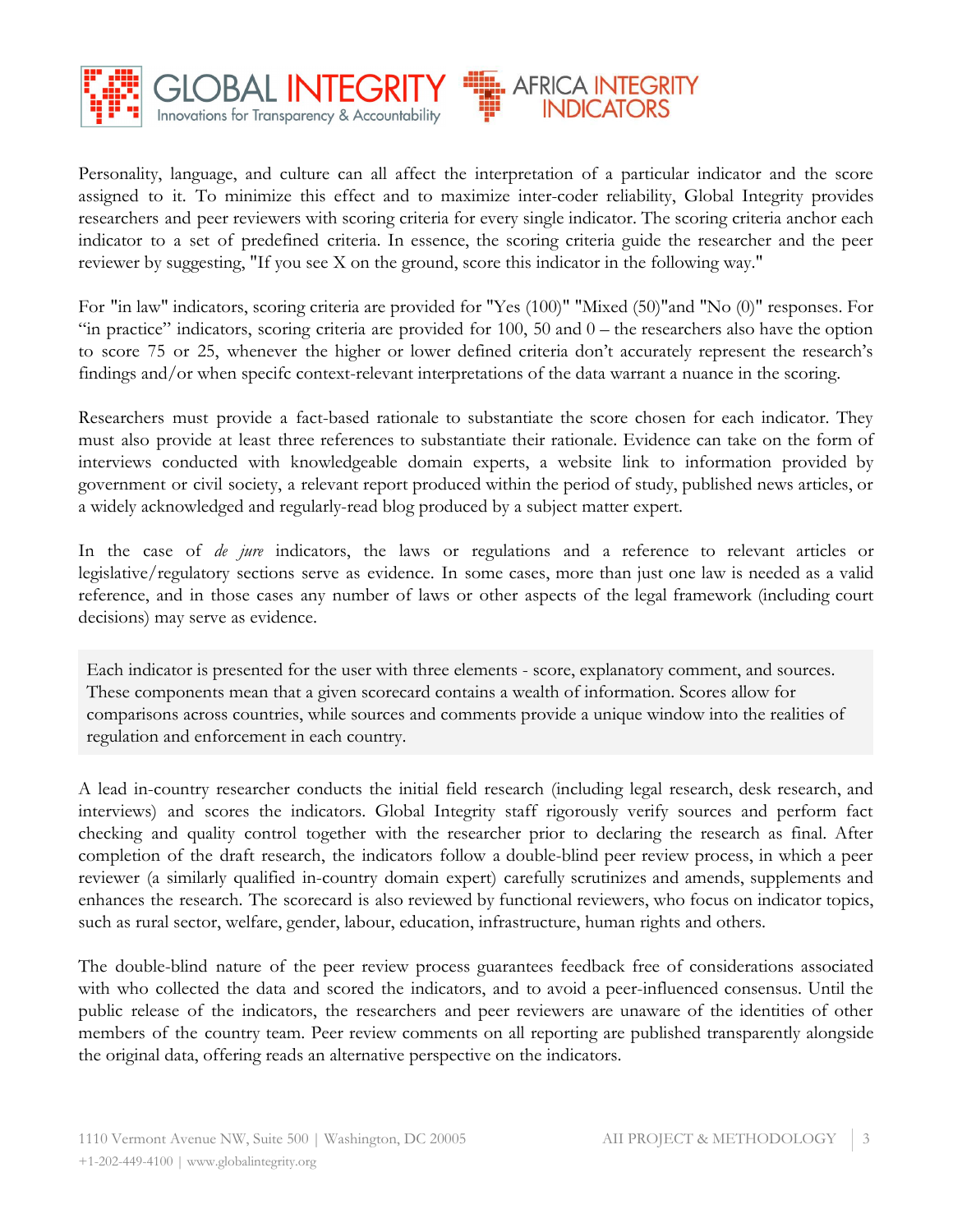

Along with the scoring criteria, researchers and peer reviewers are also provided with a series of guidelines and definitions they should adhere to when performing their research and coding or reviewing the data (in essence, a code book). These guidelines also provide guidance about appropriate sources and about how to score complex indicators in certain scenarios.

**AFRICA INTEGRITY** 

#### **2012 Pilot Round**

As noted, the 2012 round of research was considered a pilot round. After the 2012 research was collected and analyzed, the scoring criteria were improved to provide 2013 and 2014 researchers with more direct and detailed scoring criteria. While the information gathered in 2012 is very valuable, this change in criteria prevents direct comparability between 2012 and later rounds. Users may notice some indicators where the scoring changed substantially between 2012 and 2013; in some cases, this is due to the scoring criteria change. Thus, Global Integrity does not include this first research round in our combined download sheets.

#### **Data Aggregation**

For the purpose of producing a country's aggregate scorecard, a simple aggregation method is used. After the researcher scores each indicator and Global Integrity, with the help from the peer reviewers, conducts its rigorous quality control, each indicator score is then averaged within its parent subcategory. The subcategory score is in turn averaged with the other subcategory scores to average and produce an overall category score.

For the Africa Integrity Indicators, the aggregation method was only applied to the Transparency & Accountability category. As explained above, because the Social Development portion of the questionnaire only includes a small number of questions per each topic area, we do not provide aggregated category or subcategory scores for this part.

#### **Country Teams**

As with all its projects, Global Integrity has hired independent country experts with a significant track record in civil society, journalism or academia. Following Global Integrity's traditional policy, none of the researchers has worked directly for the country's government during the past three years. Researchers undergo a recruitment process that may include an interview and completion of an exercise (consisting on answering a sample question) to gauge their interest and capacity to adhere to the research method, including the need to employ journalistic skills to conduct interviews, obtain updated information, and produce a comprehensive quality assessment within the project's timeline. In each country, Global Integrity also contracts peer reviewers with a similar background who will review and enhance the initial research where needed (as described above).

The teams are coordinated from Washington DC via the Internet and phone.

Alongside providing an original data source for the Ibrahim Index of African Governance, Global Integrity aims to contribute - through the Africa Integrity Indicators initiative - to building a community of research practitioners across the continent and to ensuring that African experts who are rooted in the local context of